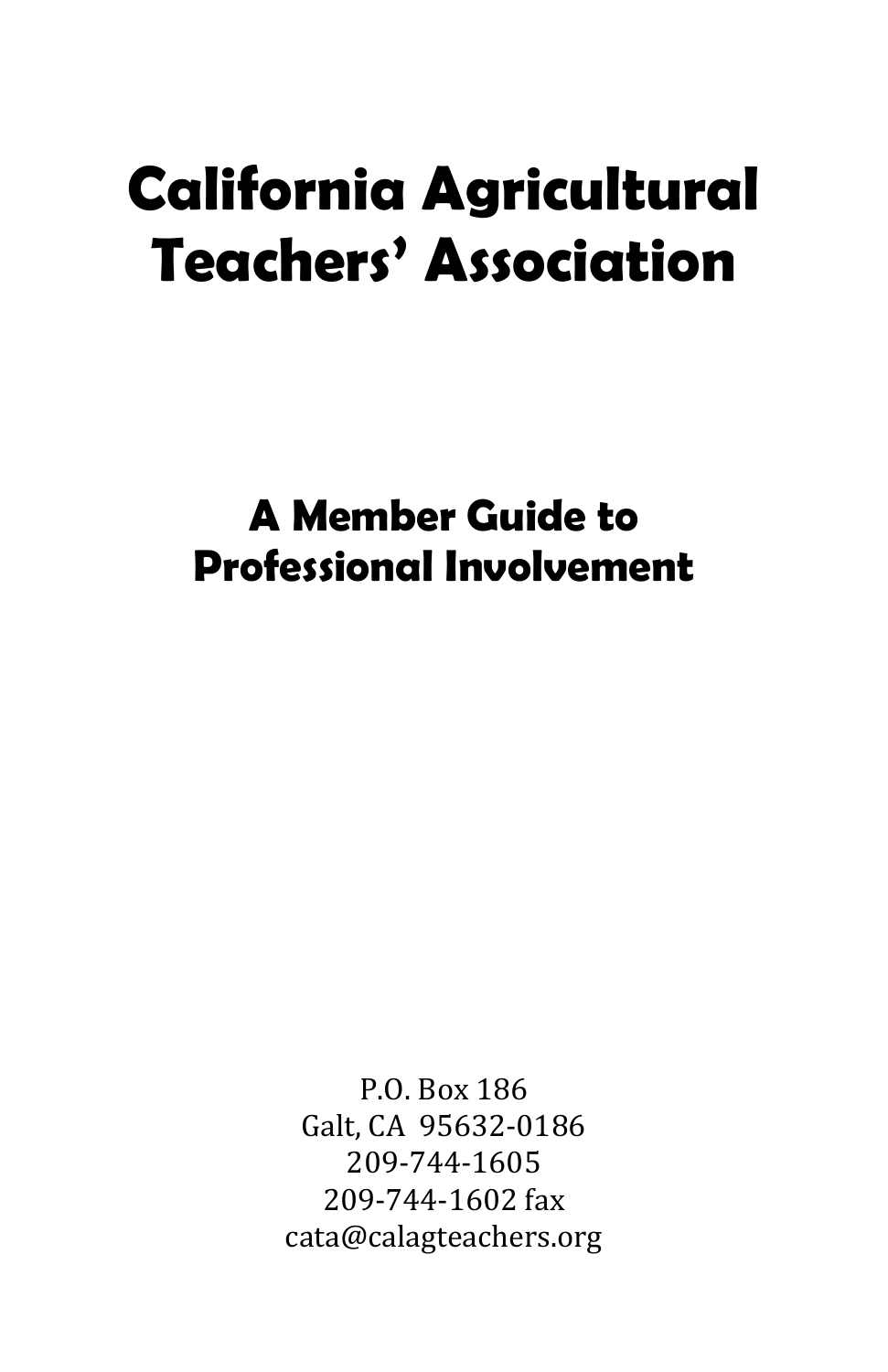# **California Agricultural Teachers' Association**

A Brief History

California Agricultural Teachers' Association (CATA) was formed in 1920. The purpose of the organization is to promote and improve the teaching of agriculture in California and to foster the welfare of those engaged in this work.

The implementation of the Smith-Hughes Act in 1917 provided for vocational agriculture to be taught in all public-secondary schools in the United States. In California, J.B. Lillard filled the first position of supervisor for the State Department of Education.

At the summer session of agriculture teachers held at the University Farm, Davis, the teachers developed the organizational structure of CATA and elected officers to serve the organization. Charles Booth from Chaffey High School served as the first state CATA president, while R.E. Burton from Santa Cruz High School served as vice-president and R.J. Werner, Esparto High School, served as secretary/treasurer.

With the dramatic increase in programs statewide, the State Department of Education divided the state into regions to facilitate and coordinate instructional improvement activities and added regional supervisor positions to assist with development of local programs .

In the early 1920s, agricultural education faced many challenges from administrators and others. In an attempt to meet these challenges sectional, regional, and statewide meetings were held on a regular basis so that teachers could share ideas for teaching techniques and for improving curriculum in agricultural education. This peer support and cooperation has been a trademark of agricultural education and has continued to serve as a strength of the CATA organization. In 1928, the California Association of Future Farmers of America was organized. The leadership development of young people involved in agricultural education became an important consideration of CATA. Over the next several years, CATA would develop a series of contests and activities to assist the FFA organization in a leadership development program. A set of rules governing these contests and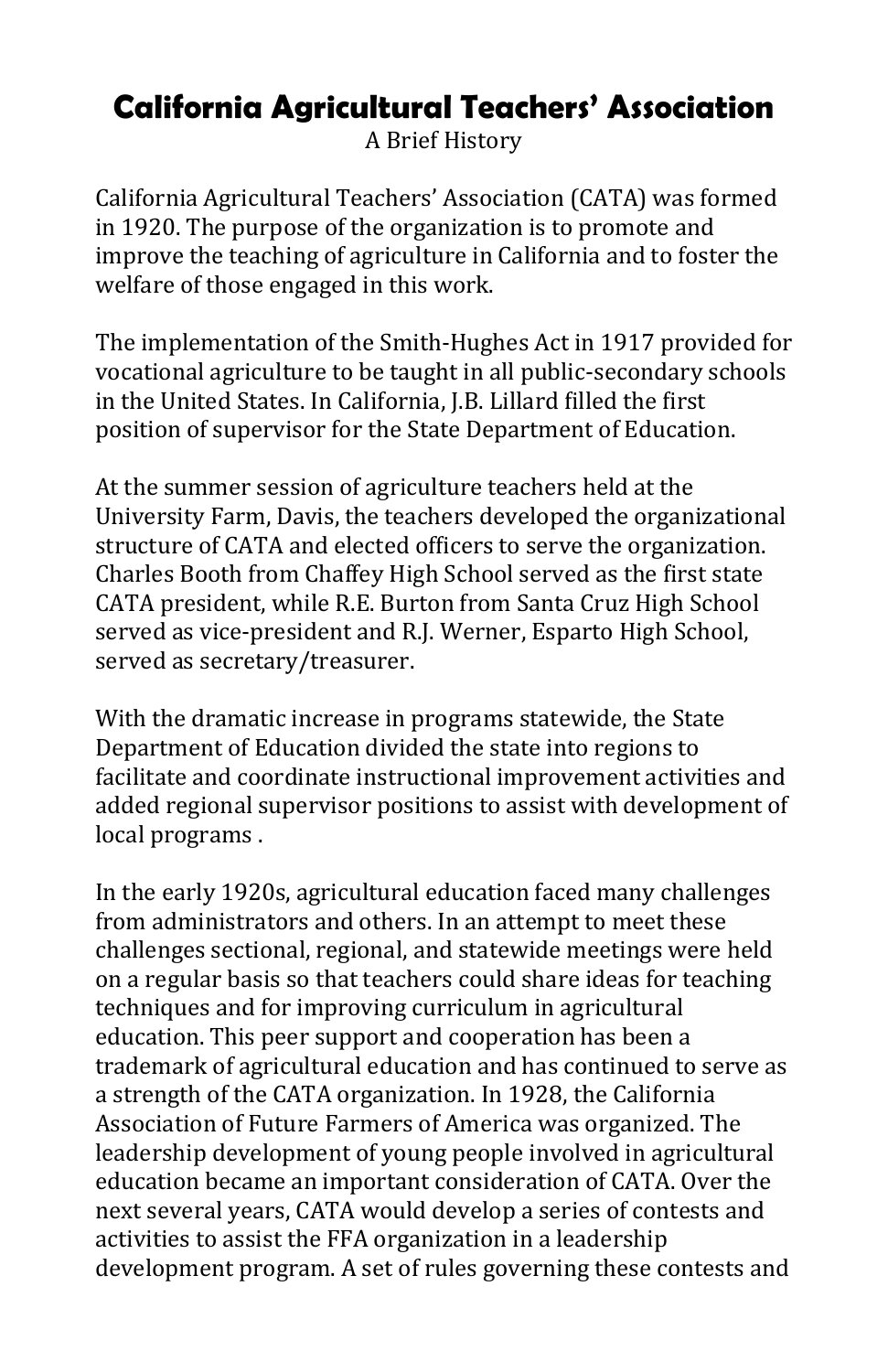activities would be developed, which we fondly refer to today as the CATA Curricular Code.

Over the next several decades, there was continued growth and expansion of agricultural education throughout California. The junior/community college agricultural programs had a slow start, but began to develop rapidly in the 1960s. Leadership by agricultural instructors at the junior college level has contributed tremendously to the success of the total educational effort in agricultural education. The close communication and cooperation between high school and community college programs has benefited thousands of students enrolled in agriculture.

Throughout its history, CATA has maintained a strong tradition of leadership and involvement in other state and national organizations. CATA members have dramatically influenced the structure, policies, and practices of organizations like Association for Career & Technical Education (ACTE) and the National Association of Agricultural Educators (NAAE). Several CATA officers have served on national committees and boards of related organizations, contributing to the overall success of agricultural education.

In the early 1980s, CATA members recognized the need to improve their voice in state and national policies affecting agricultural education. Members voted to increase the level of dues paid to the organization, create the position of executive director, and to establish a state CATA office adjacent to the State Capitol in Sacramento. Over the next several years, CATA had a dramatic influence on several key initiatives, including the formation of the Agricultural Incentive Grant program, which greatly increased funding for secondary agricultural education programs in California.

CATA has contributed greatly to the success of agricultural education efforts in California and beyond. This success can be attributed to the dedication of purpose, self-sacrifice, and vision shared by those involved in this tremendous profession. California's tradition of agricultural excellence is due in great part to those whose lives have been touched by the members of CATA a legacy of which we can all be very proud.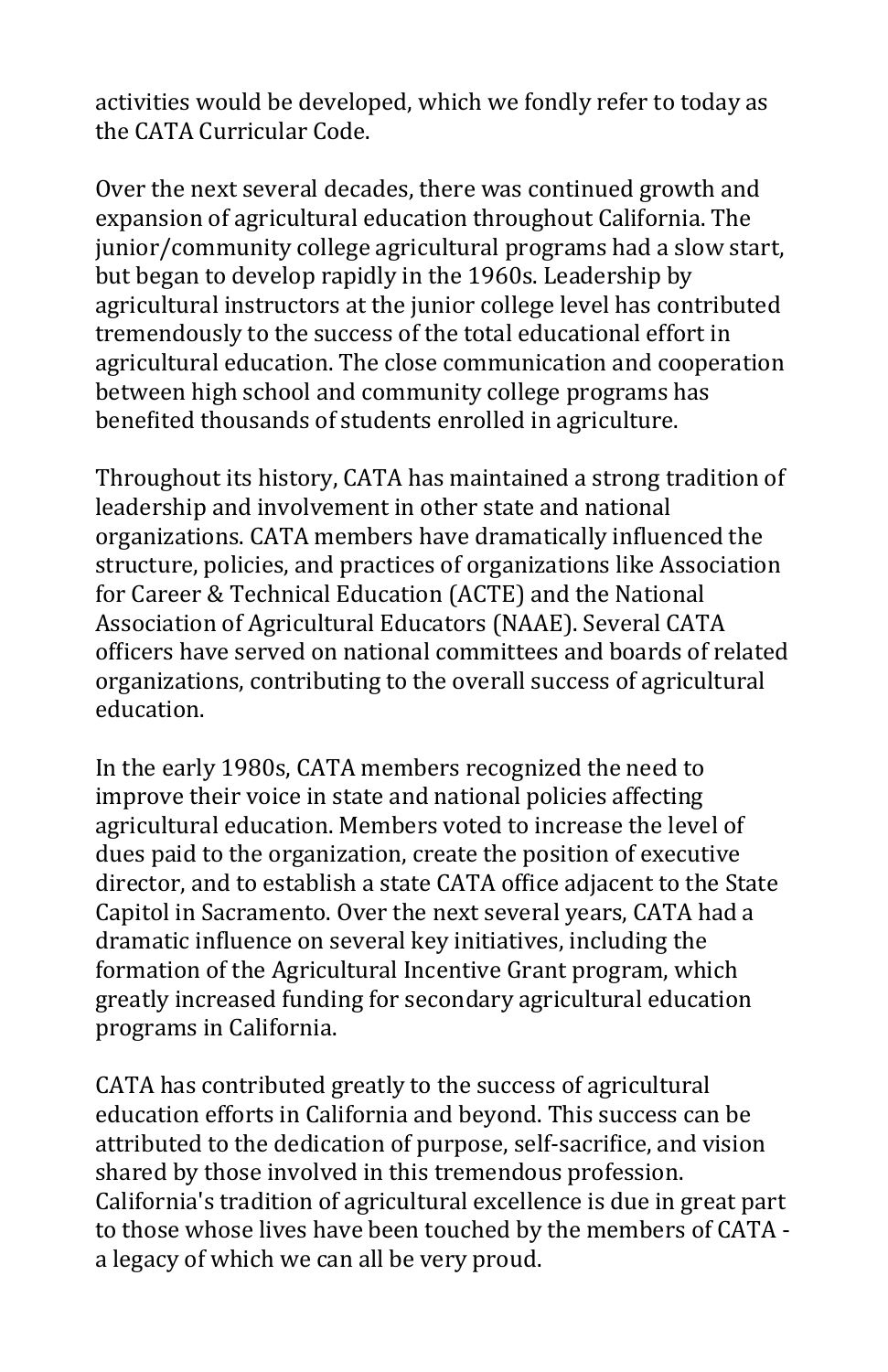# **CATA Organizational Structure**

California Agricultural Teachers' Association is the professional organization for teachers of agriculture in the secondary schools and community colleges in California.

The smallest subdivision of CATA is the section, which is made up of all the agriculture teachers in an identified geographical area, usually consisting of one to four counties in size. Each section has a set of elected officers who plan a full calendar of activities for the year. Programs or activities at the section meetings might include: inservice workshops, spouses night, administrators night, FFA competitive events, joint meetings with extension service and agricultural commissioners personnel, etc.

The next unit of organization within CATA is the region. There are six regions in California, each consisting of four to six sections. Each region has a fall and spring meeting, planned and conducted by regional officers. In addition, each region holds two business sessions during the CATA Summer Conference.

The fall regional meetings usually have, as their focus, professional development of agricultural teachers. Organizational business may be conducted as necessary, and usually deals with concerns from the sections or follow-up business from Summer Conference.

The spring regional meetings are scheduled in February, March, or April, and focus primarily on issues facing the professional organization. Agenda items for this meeting are usually generated from concerns voiced at fall regional meetings or generated by the CATA Governing Board at its mid-winter meeting.

The CATA Governing Board is composed of the elected state officers, the state division chairs and chairs-elect, and the six regional presidents. Governing board meetings are held in January as the mid-winter meeting and June in conjunction with the CATA Summer Conference. Governing Board duties and responsibilities are outlined in Article VIII of the CATA Bylaws. To provide for the orderly transaction of business, CATA is organized into three divisions. Secondary teachers meet within the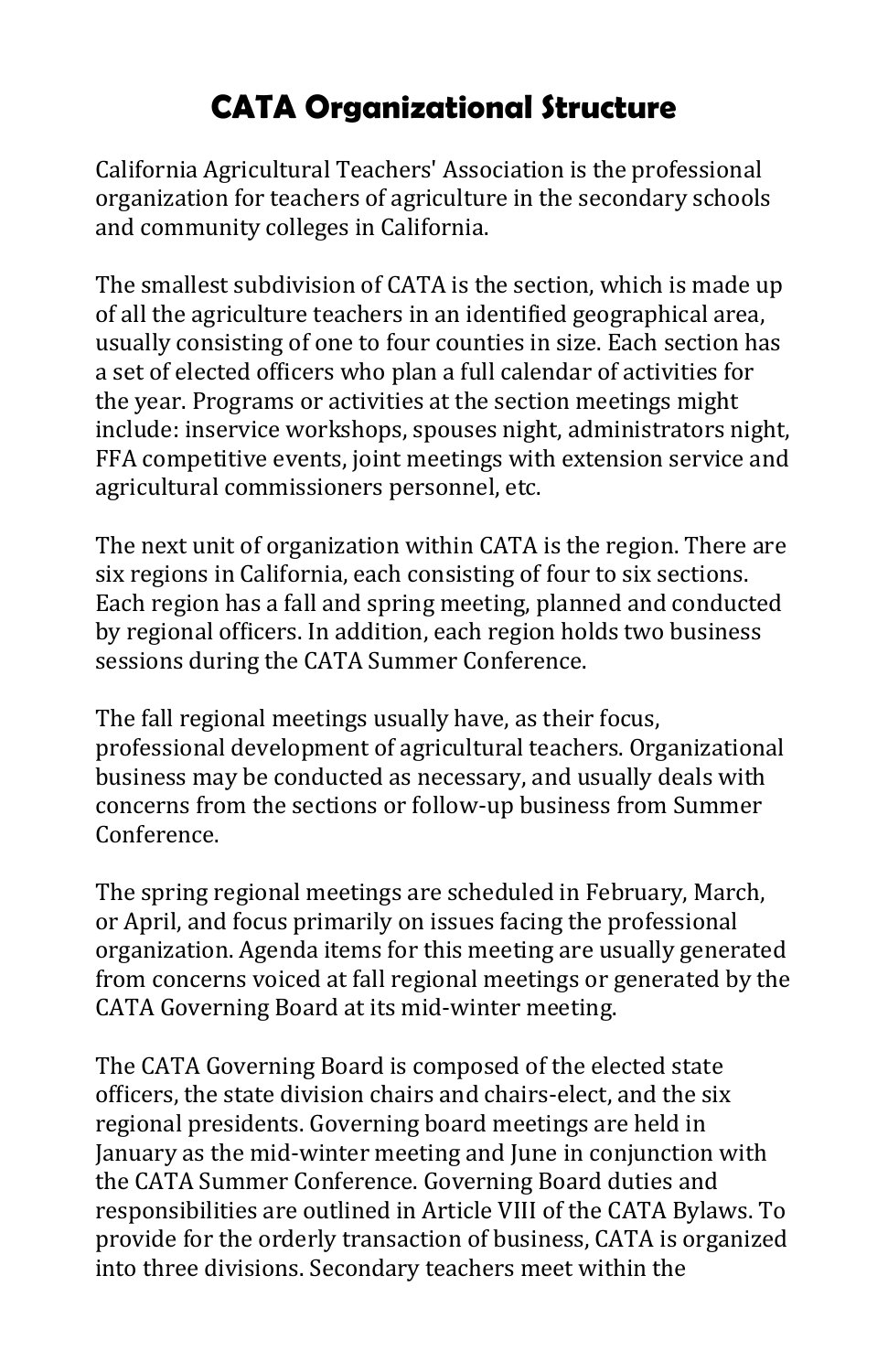Secondary Division to discuss concerns and deal with business items unique to high school programs. College instructors conduct business unique to college programs within the Post Secondary Division. The entire membership comes together in the Operations Division to deal with issues that affect all instructors, regardless of teaching assignment or location.

In order to discuss issues in a smaller forum, each of the above divisions has a set of subcommittees that meet at Summer Conference, and in some cases, at various times throughout the year.

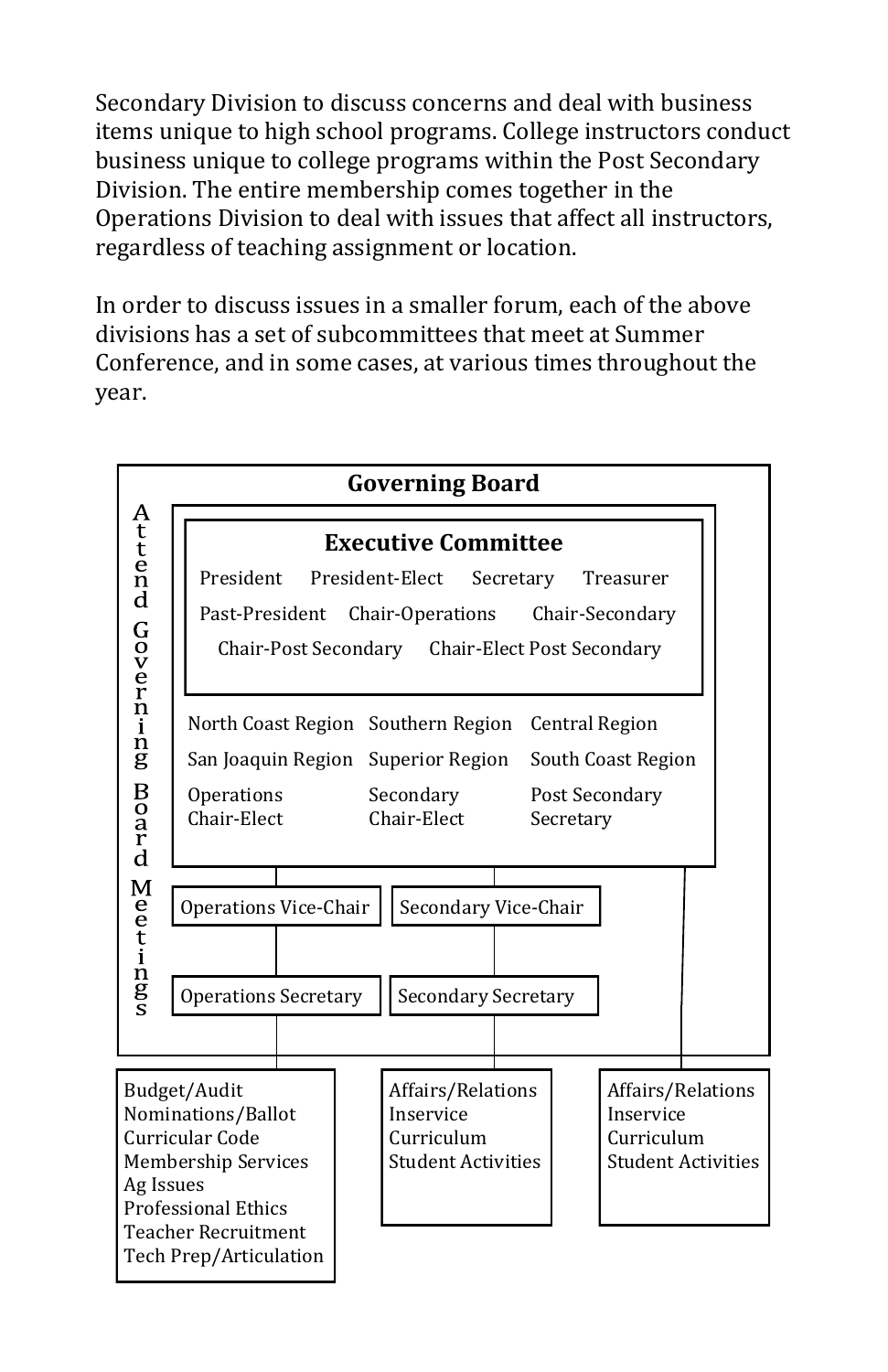# **Operations Division Committees**

#### Nominations, Bylaws, and Professional Awards

The mission of this committee is to review the qualifications of candidates running for state CATA office, discuss, and recommend proposed changes to the CATA Bylaws, and review the criteria and qualifications for professional awards within the CATA organization.

#### Budget and Audit

The committee reviews the proposed annual budget, makes appropriate changes as needed, and sends recommendations regarding the annual budget to the Operations Division meeting.

#### Membership Services

The mission of this committee is to formulate, evaluate, and recommend to the CATA membership, through the Operations Division, policies involving: classes of membership, dues and conference fees, recruitment of members, educational exhibits/farm and idea show, *Golden Slate*, and other services to benefit CATA members and their agricultural programs.

#### Curricular Code

This group of committees is charged with updating and correcting the Curricular Code, which governs all FFA contests. One-third of the contests are reviewed annually by the membership, with provisions to open other contests as needed. The proposed changes are discussed in committee, posted for member review, and voted on at the Operations Division meeting.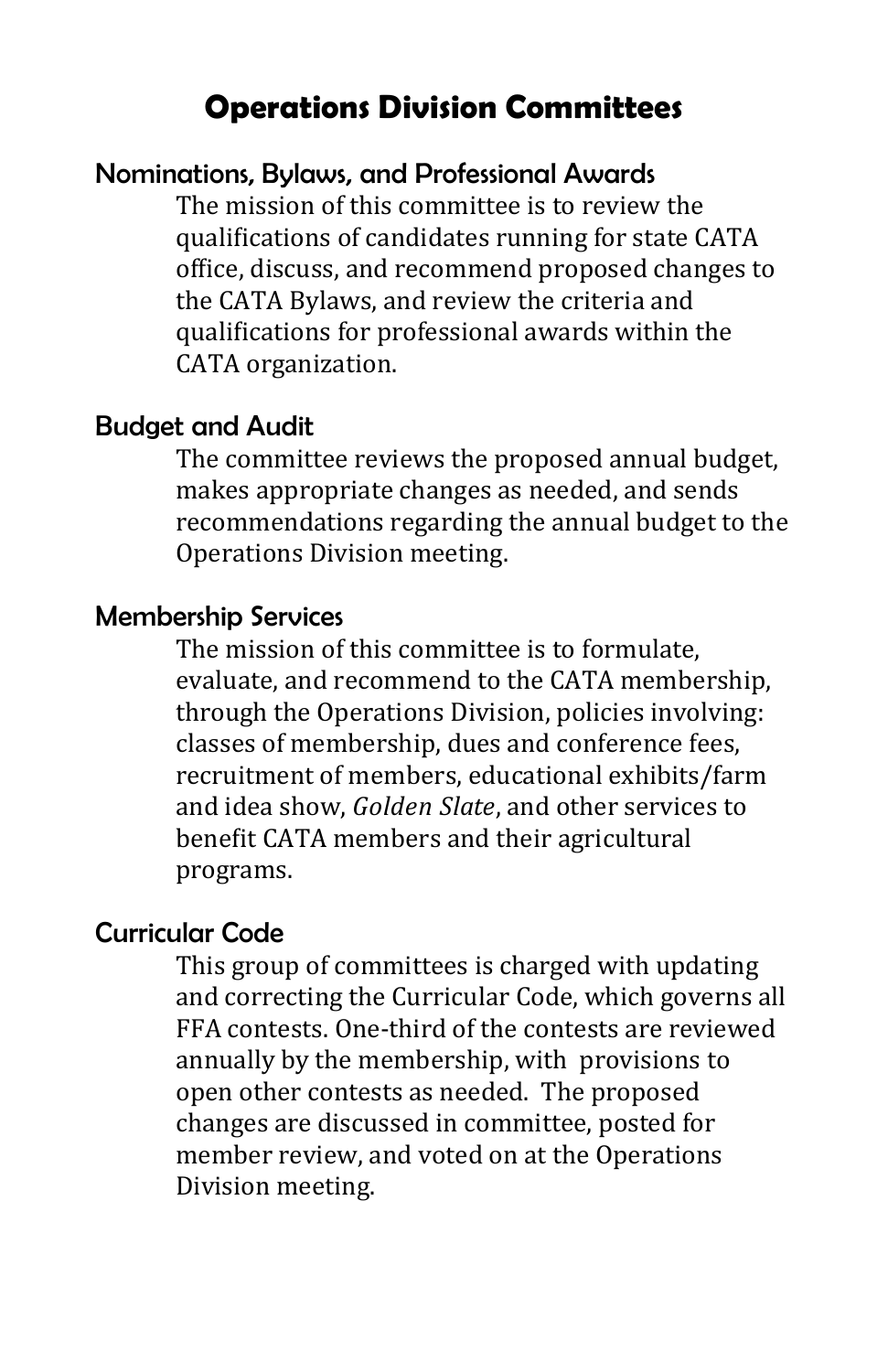## Ag Issues

This committee deals with concerns facing the agricultural education profession, including issues involving fairs and expositions and other youth activities.

# Professional Ethics

The goal of the Professional Ethics Committee is to: establish and evaluate the CATA organization's Code of Ethics, mediate and arbitrate unethical situations, and to educate new and continuing CATA members regarding ethical practices within our profession.

# Teacher Recruitment

The mission of this committee is to formulate and recommend strategies to recruit prospective agricultural teachers into our profession.

# Tech Prep/Curriculum/Articulation

This committee's mission is to provide information on parallel and independent curriculum projects for junior high, high school, and community colleges. It also provides communication and education regarding Tech Prep developments and provides a mechanism to assist and guide instructors and schools regarding articulation procedures.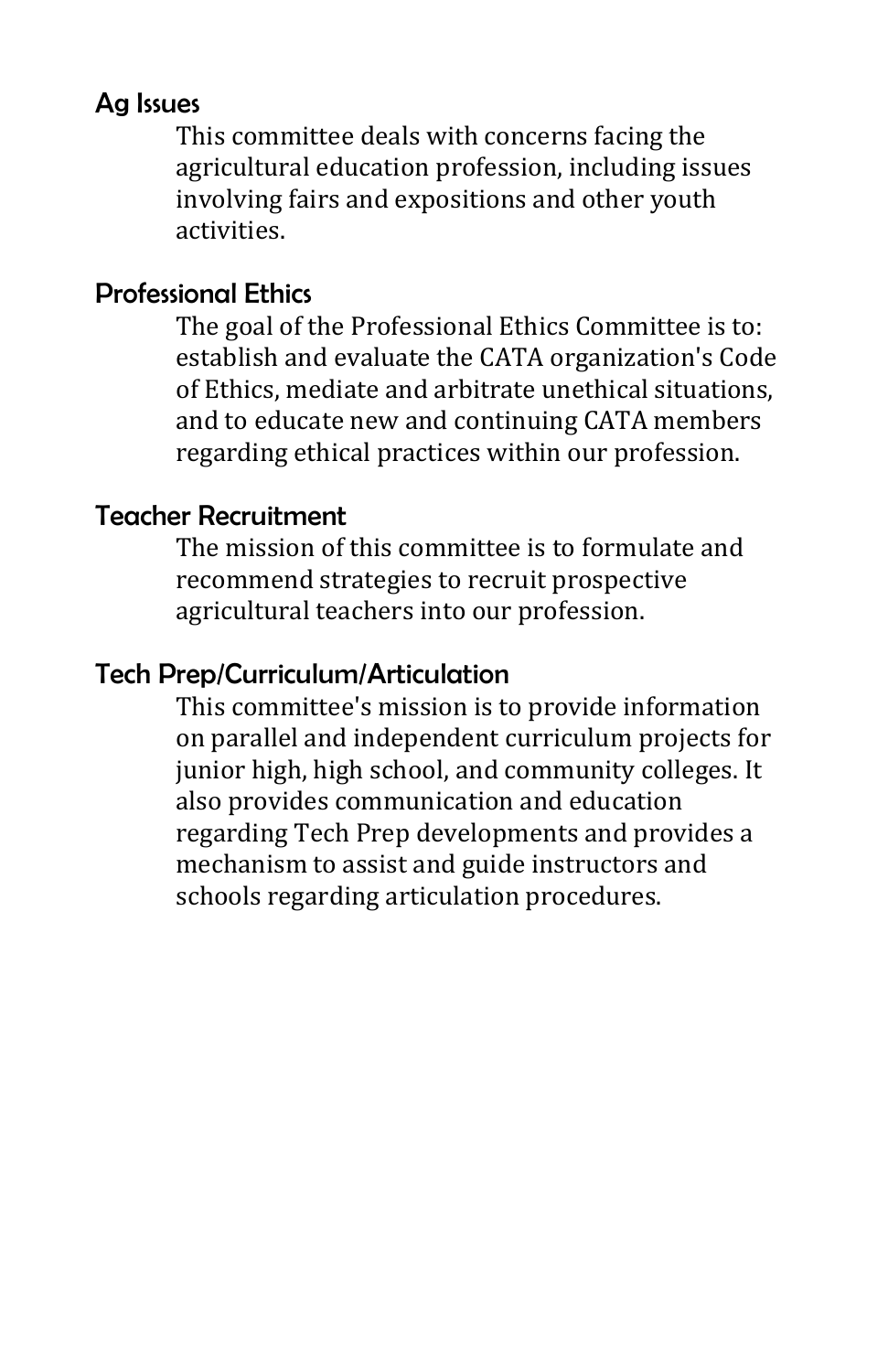# **Secondary & Post Secondary Division Committees**

#### Student Activities

This committee deals with issues regarding student leadership activities in their respective division. Student conferences, training, and other matters regarding the overall management of student organizations are referred to this committee.

#### Curriculum

This committee deals with all curriculum revision and adoption issues in the division. Special curriculum project funding issues are referred to this committee for recommendation to the full division.

#### Inservice

The purpose of this committee is to provide input regarding the development and delivery of statewide inservice activities. In addition, the committee reviews previous inservice activities and critiques the effectiveness of the inservice delivery.

#### Affairs and Relations

This committee deals with organization business issues specific to the division. Topics might include: agricultural education legislation, program standards, relations with national professional organizations, and other issues not specifically assigned to other division committees.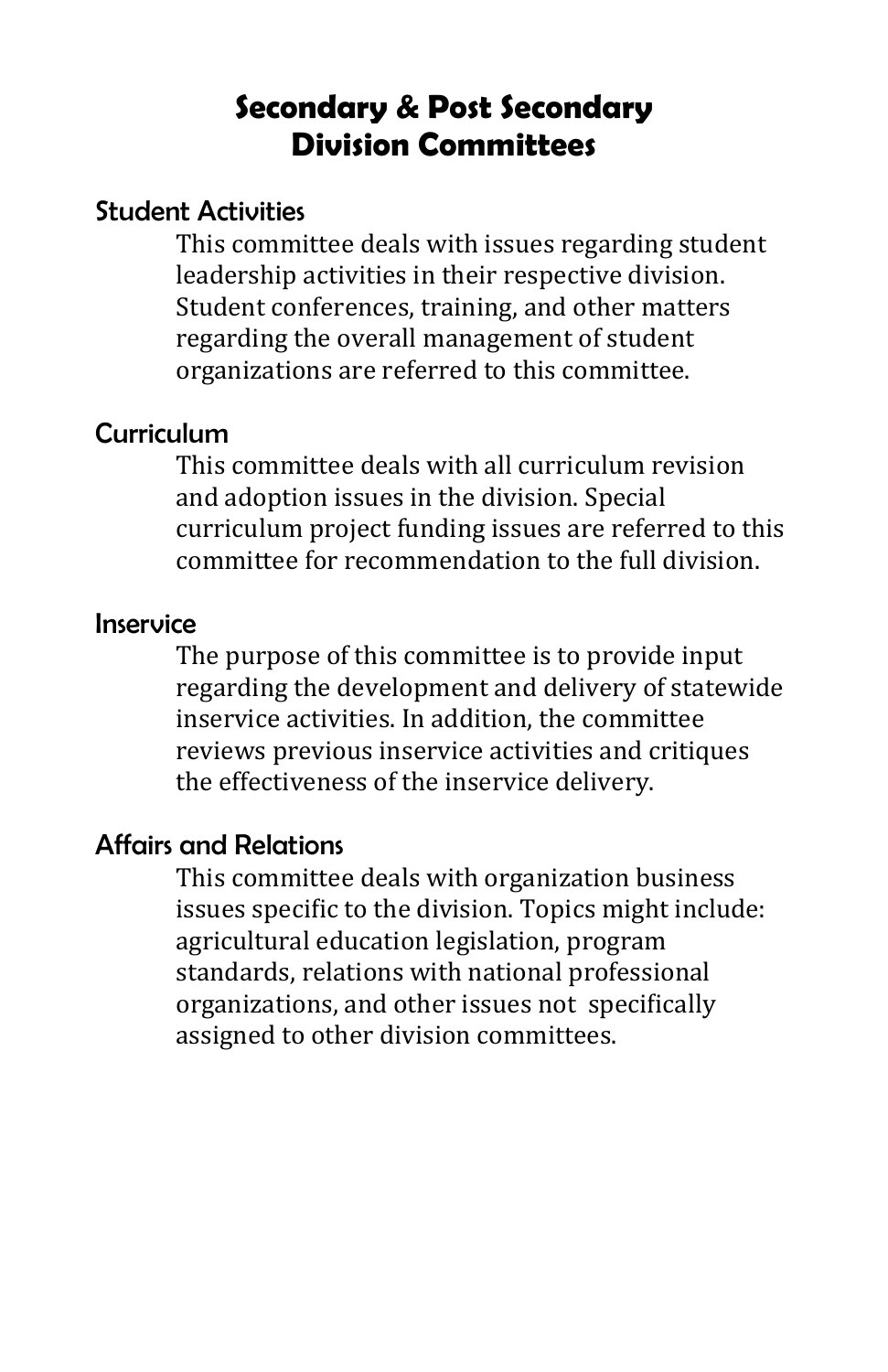# **Involvement and Leadership**

### How to become involved in the California Agricultural Teachers' Association

Become an active member by paying your association dues at the annual conference. Attend sectional and regional meetings, inservices, and professional workshops.

## How to become an officer in CATA

This starts atthe sectional level; even first year teachers can be elected into these offices. Officers rotate up through the chairs to provide consistency within the officer teams. In order to run for state office, an agriculture teacher must have completed the rotation through the regional officer positions or held a chairmanship at the state level.

### How to apply for professional awards

This involves being nominated by your peers, usually at the sectional level. The region then votes on a regional winner. However, others who meet the award criteria are welcome to apply. The applications for the following awards are found in the Leadership Handbook that the state, division, and regional officers are given, and on the CATA website. Leadership handbooks can also be purchased from the CATA office.

#### **CATA Awards: Due February 15th**

Teacher of Excellence Outstanding Secondary Program\* Outstanding Post Secondary Program\* Outstanding Teacher\* Outstanding Young Teacher\* Agriscience Teacher of the Year

\*NAAE Awards - state winners' applications submitted to nationals.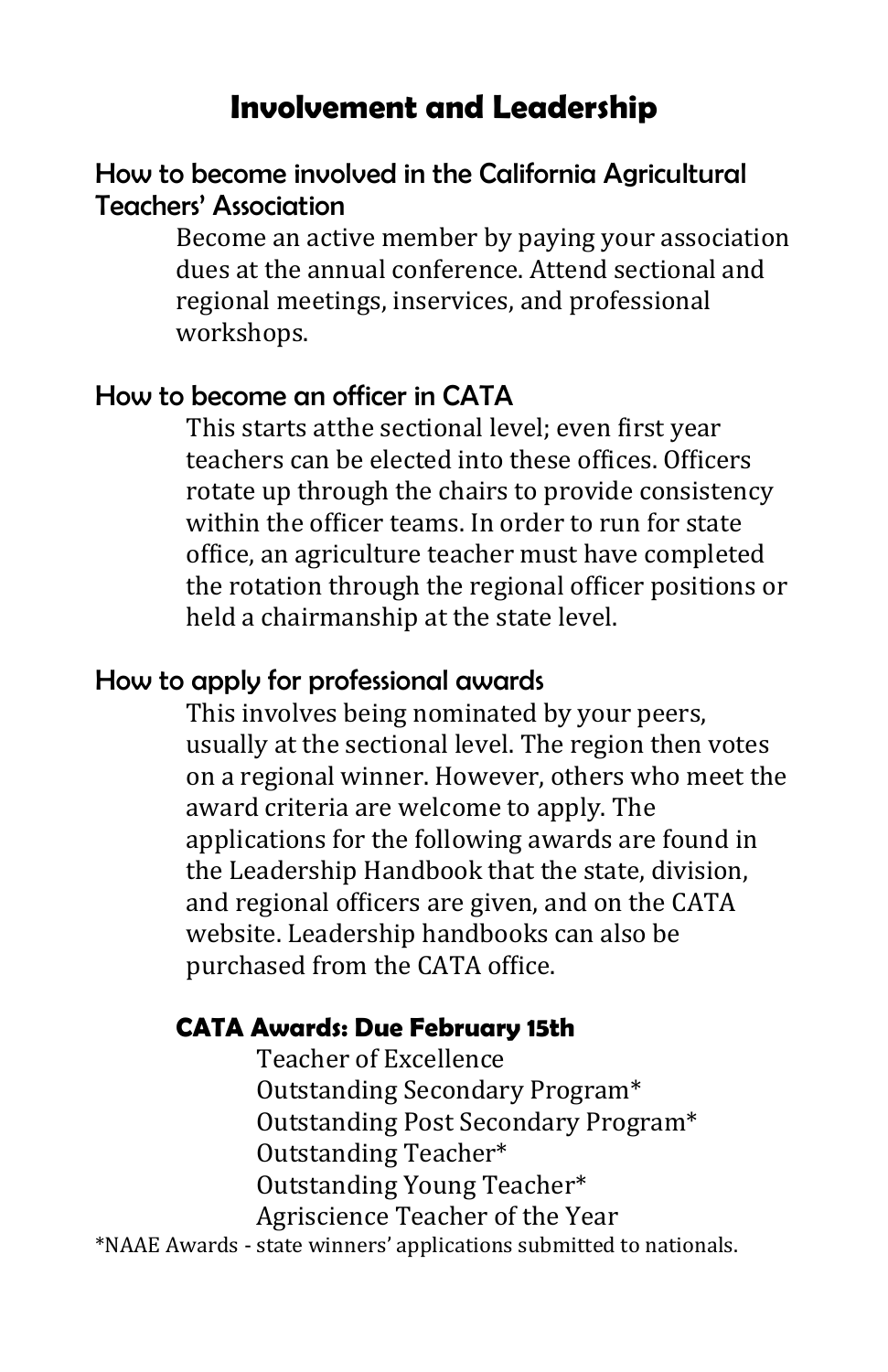# **Benefits of Membership**

- Representation in Sacramento: CATA Office Executive Director
- Communication disseminated through sectional, regional, and state structure in conjunction with the State Agricultural Education Unit.
- Inservice and preservice workshops and professional sessions.
- Leadership development opportunities.
- Agriculture Teacher Network provides for communication, sharing of ideas, support, and as a resource system.
- Direct link with the Agricultural Education Unit in the State Department of Education and the Community College Chancellor's Office.
- Professional recognition and awards.
- Member magazine and newsletter: *Golden Slate* is published three times a year with regional, state, and national agricultural education news. Legislative updates, university messages, and a calendar of events is included.
- CATA Directory listing of agriculture educators in California.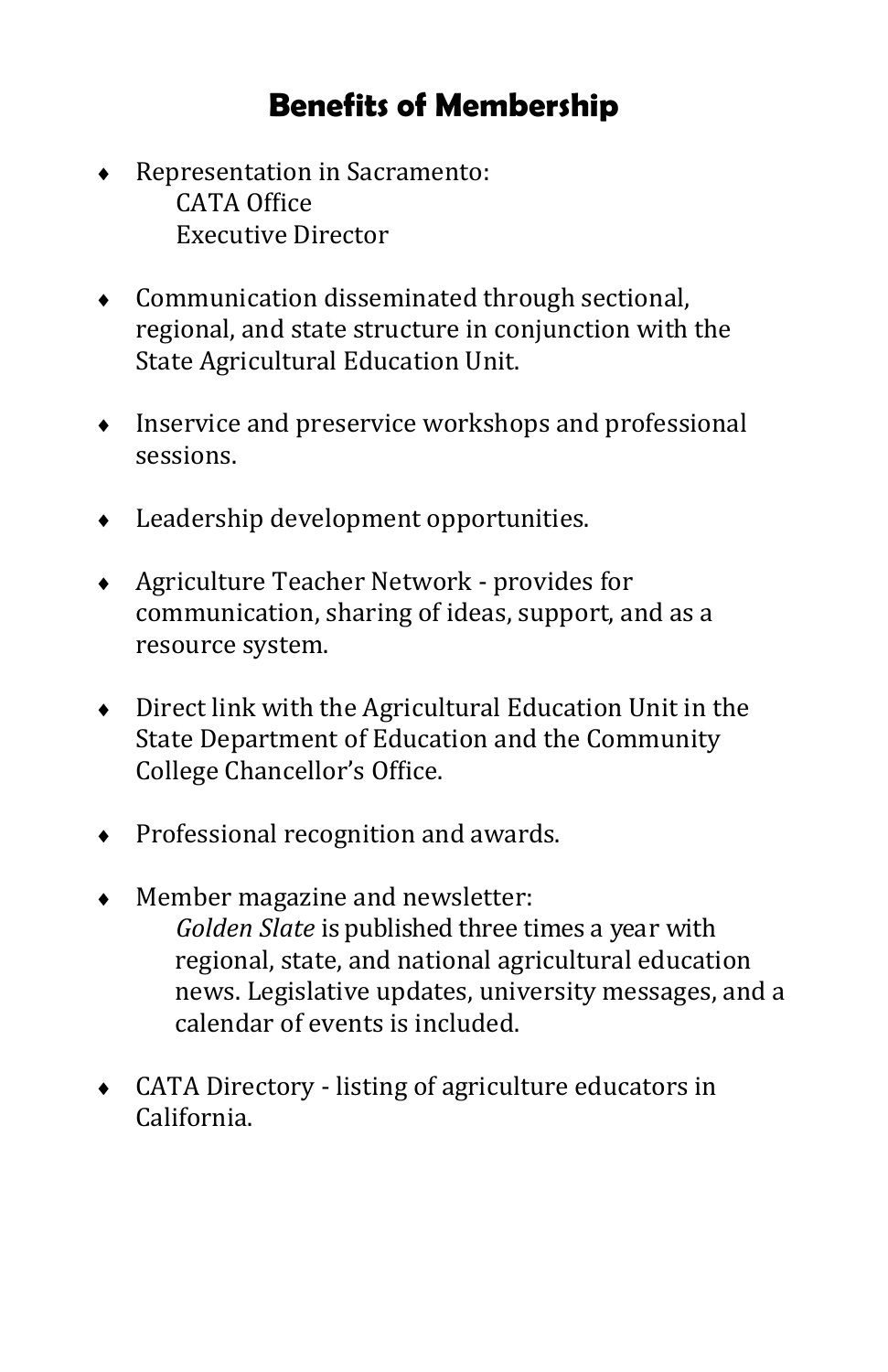# **Curricular Code**

The Curricular Code is a CATA document that outlines the rules for state FFA leadership development activities, i.e., contests. The content of the Curricular Code may be changed by vote of the active membership of CATA at the annual Summer Conference. This is accomplished through the Curricular Code Committee of the operations division.

### **Curricular Code modifications maybe made in the following manner:**

- 1. One-third of the contest areas are opened for revision on a three-year rotation.
- 2. Even if in rotation, the contest will only be opened if changes are submitted to the CATA office by June 1.
- 3. The coach of the state champion team for that contest area will serve as chairperson of that contest area at state CATA Conference.
- 4. All changes submitted to the CATA office by June 1 will be forwarded to the chairperson for further dissemination. Electronically submitted changes will also be posted on the website at www.calagteachers.org.
- 5. Only submitted changes will be discussed in the contest committee and summer conference.

## **Out of rotation contest areas:**

A contest area can be requested to be opened out of rotation. The approval or denial will be made by the governing board prior to conference. The request must be made in accordance with items two through five above.

For further clarification-please refer to the Curricular Code.